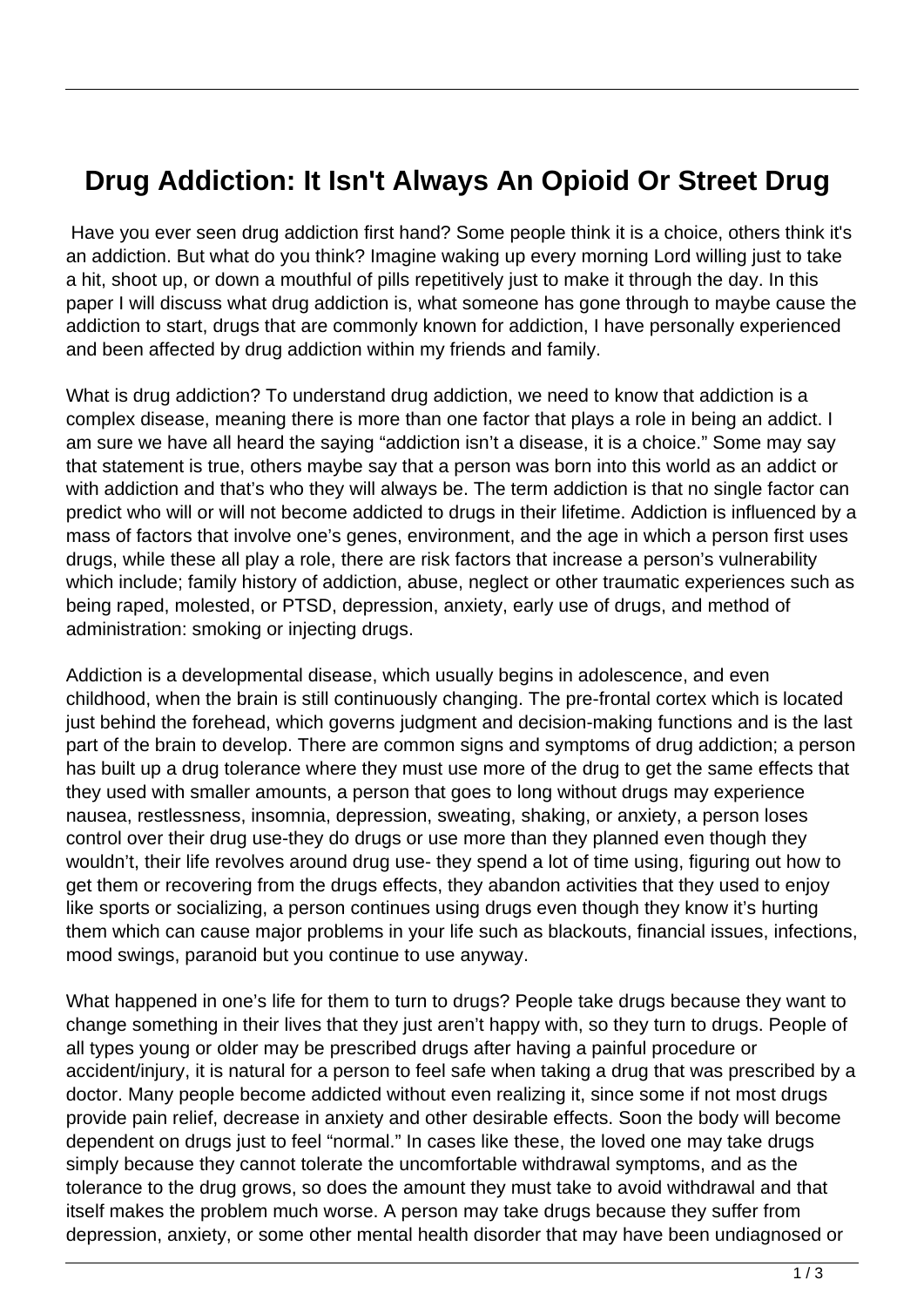misdiagnosed. People do drugs to fit in with others, whether it be family, friends, or coworkers, drugs can cause a false sense of security that increases confidence and feelings of self-worth. A person may be self-medicating and becoming dependent on the substance for an existing disorder that hadn't been addressed. A person might be bored and are seeking some sort of thrill, so they turn to drugs.

Was surgery or something else that flagged the need for drug? There are two kinds of pain; acute pain begins suddenly, lasts for a short time, then goes away as the body heals, a person may feel acute pain after surgery or if they have broken a bone, infected tooth, or kidney stone. Chronic pain lasts for three months or longer, this can be caused by arthritis for an example. People have a hard time describing their pain. If a person has surgery and they are given pain medicine in which they take as needed for pain or a patient who had the same situation only, they took more of their medicine than prescribed, both patients have the risk of becoming addicted to their pain medicine, but everyone has a different tolerance for pain. Everybody is different and the same situation won't apply to every single person.

What kind of drugs is most addictive? While there are plenty of drugs whether they are over the counter, illegal, or prescribed, some individuals may be able to use drugs and not experience the negative effects. Commonly misused classes of prescription drugs involve opioid pain relievers, stimulants, sedatives, and tranquilizers. Opioids are a classification of drugs naturally found in an opium poppy plant. Some of the prescription opioids are made directly from the plant and others are made in labs by scientists. Opioids are mostly used to treat moderate to severe pain, they can also make people feel very relaxed and high. This class of drugs includes but not limited to Heroin, Fentanyl, OxyContin, Codeine, and Morphine just to name a few. Short term effects opioids can cause drowsiness, confusion, nausea, constipation, euphoria (a feeling or state of intense excitement or happiness) and slowed breathing. Slowed breathing could cause hypoxia which is a condition when too little oxygen reaches the brain, this can have short- and long-term effects such as coma, permanent brain damage, and even death. In some area's heroin is cheaper thus easier to gain access that getting prescription opioids, causing some people to switch to using heroin instead.

Stimulants are drugs such as Ritalin, Adderall, and Concerta and amphetamines such as Adderall and Dexedrine are most commonly prescribed for ADHD or narcolepsy (uncontrollable episodes of deep sleep). These drugs increase alertness, attention, and energy. They also enhance the effects of Dopamine (affects feelings of pleasure) and Norepinephrine which affects the blood vessels, blood pressure and heart rate, blood sugar and breathing. While taking a stimulant people have reported feeling a "rush", also having increased blood pressure, heart rate, breathing, blood sugar, and a decrease in blood flow. Stimulants that are taken in high doses can lead to several issues such as heart failure and seizures. Repeated misuse of stimulants even in a short period could cause psychosis, anger, and paranoia.

Central nervous system depressants are drugs that include sedatives, tranquilizers, and hypnotics. These are usually prescribed to treat anxiety, panic, acute stress reactions, and sleep disorders. Sedatives include sleep drugs like Ambien and Lunesta. Tranquilizers like Valium and Xanax but can also include muscle relaxants and other anti-anxiety s. These medications slow brain activity, that can cause drowsiness, slurred speech, poor concentration, confusion, dizziness, problems with movement and memory, lowered blood pressure and slowed breathing. National Institute on Drug Abuse. "Most Commonly Used Addictive Drugs." NIDA, (www.drugabuse.gov/publications/media-guide/most-commonly-used-addictive-drugs.)